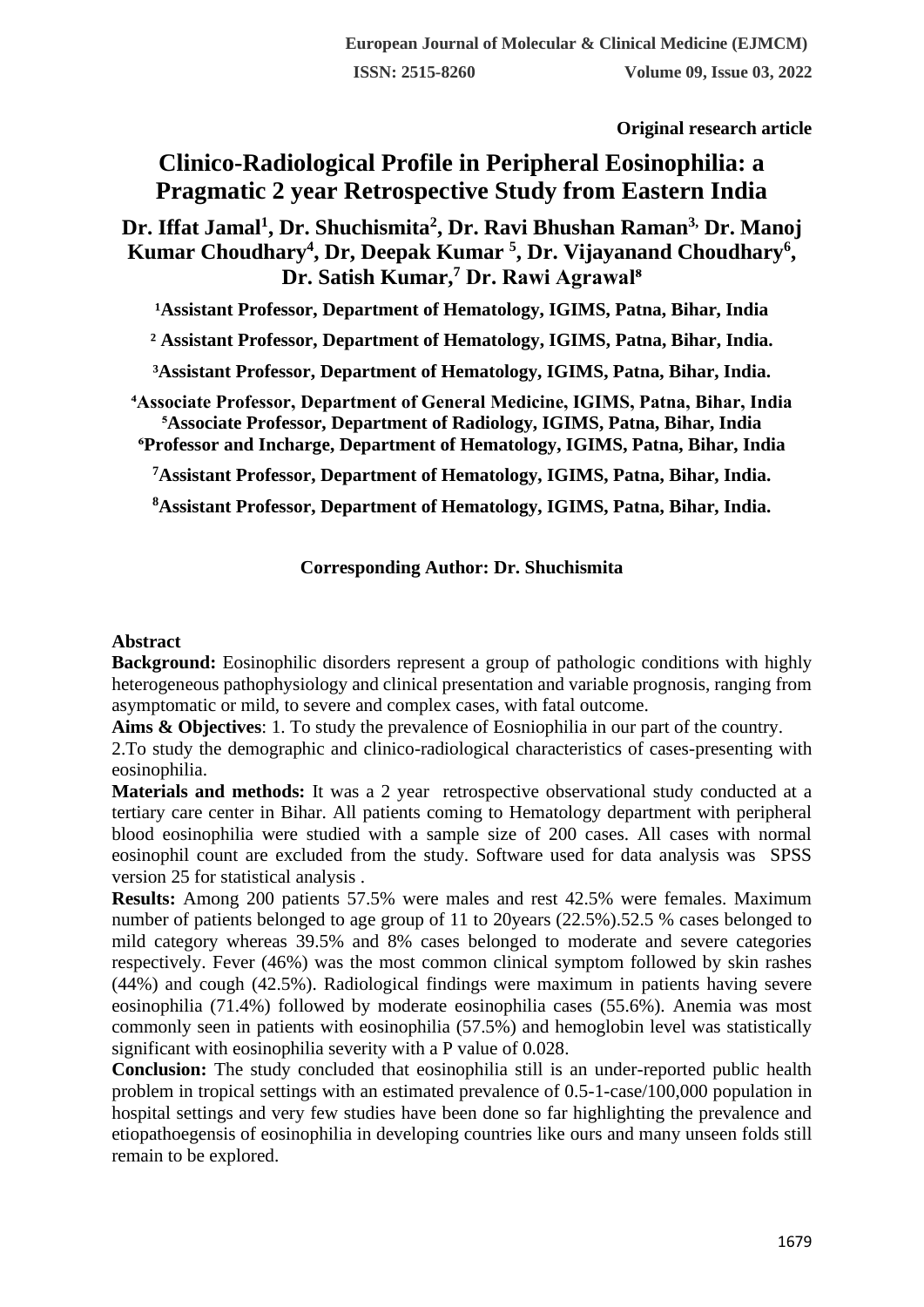**Keywords:** eosinophilia, prevalence, clinico-radiological, etiopathogenesis, absolute eosinophil count.

# **Introduction**

Eosinophilic disorders represent a broad spectrum of pathologic conditions characterized by various degrees of persistent blood and/or tissue hypereosinophilia, some of which can have potential for end-organ damage. Eosinophilic disorders are a group of pathologic conditions marked by varying degrees of chronic hypereosinophilia in the blood and/or tissues.

The prevalence of a particular category of illnesses has lately risen, and this trend is expected to continue. Understanding of pathologic mechanism, diagnostic criteria, classification and molecular biology as well as assessment of therapeutic management has increased in the recent years but many unknown facts still need to be explored. Symptoms might range from asymptomatic to severe.as well as lethal, with a variety of time course layouts.<sup>[1]</sup>

There are considerable geographical differences in the most common causes of hypereosinophilia, with parasite infections and allergy disorders being documented in tropical settings. Many non-hematologic (reactive) and other hematologic (primary) hypereosinophilic syndromes (primary or secondary) and illnesses, as well as related or idiopathic types, have all been identified. $[2,3]$ 

Normal eosinophil percentage is 1%-6%. Absolute eosinophil count (AEC) is determined by multiplying total white blood cell count by percentage of eosinophils. Eosinophilia is defined when AEC count exceeds  $500/\mu$  in the peripheral blood. Eosinophilia can be categorized into mild (AEC ranges from  $500-1500/ \mu$ l), moderate (AEC ranges from 1500-5000/ $\mu$ l) or severe  $(AEC > 5000/|\mu|)$ .[4]

The 2010 revision of Hypereosinophilic syndrome (HES) diagnosis criteria recommended that a peripheral AEC > 1500/mm3 may not be a requirement for diagnosis, as previously considered, due to possible discrepancies between blood and tissue eosinophilia.<sup>[5]</sup>Eosinophilic disorders are defined by organ dysfunction induced by activated eosinophils and this can be single-organ disease or multiple-organ disease, accompanied by variable degree of blood eosinophilia.[6] The same revision of diagnostic criteria is recommended for provisional diagnosis of idiopathic eosinophilic disorder for the subgroup of patients who have blood eosinophilia >  $1500/\text{mm}^3$ , but without end-organ dysfunction, since they may benefit from regular monitoring .[7]

From etio-pathogenic point of view, eosinophilic disorders are classified as secondary (or reactive) to a broad range of causal factors, such as infections and allergens, or primary, when no causal factor can be identified. Other terms have been used in the previous classifications, to define less well characterized eosinophilic syndromes, such as idiopathic associated, overlap or hypereosinophilia with uncertain or undetermined significance.[8]

There are no data available regarding incidence and prevalence of all types of eosinophilic disorders, which should be probably evaluated based on geographic regional approach. The reported age-adjusted incidence rate of hypereosinophilic syndromes, including chronic eosinophilic leukemia, based on the International Classification of Disease (ICD) for Oncology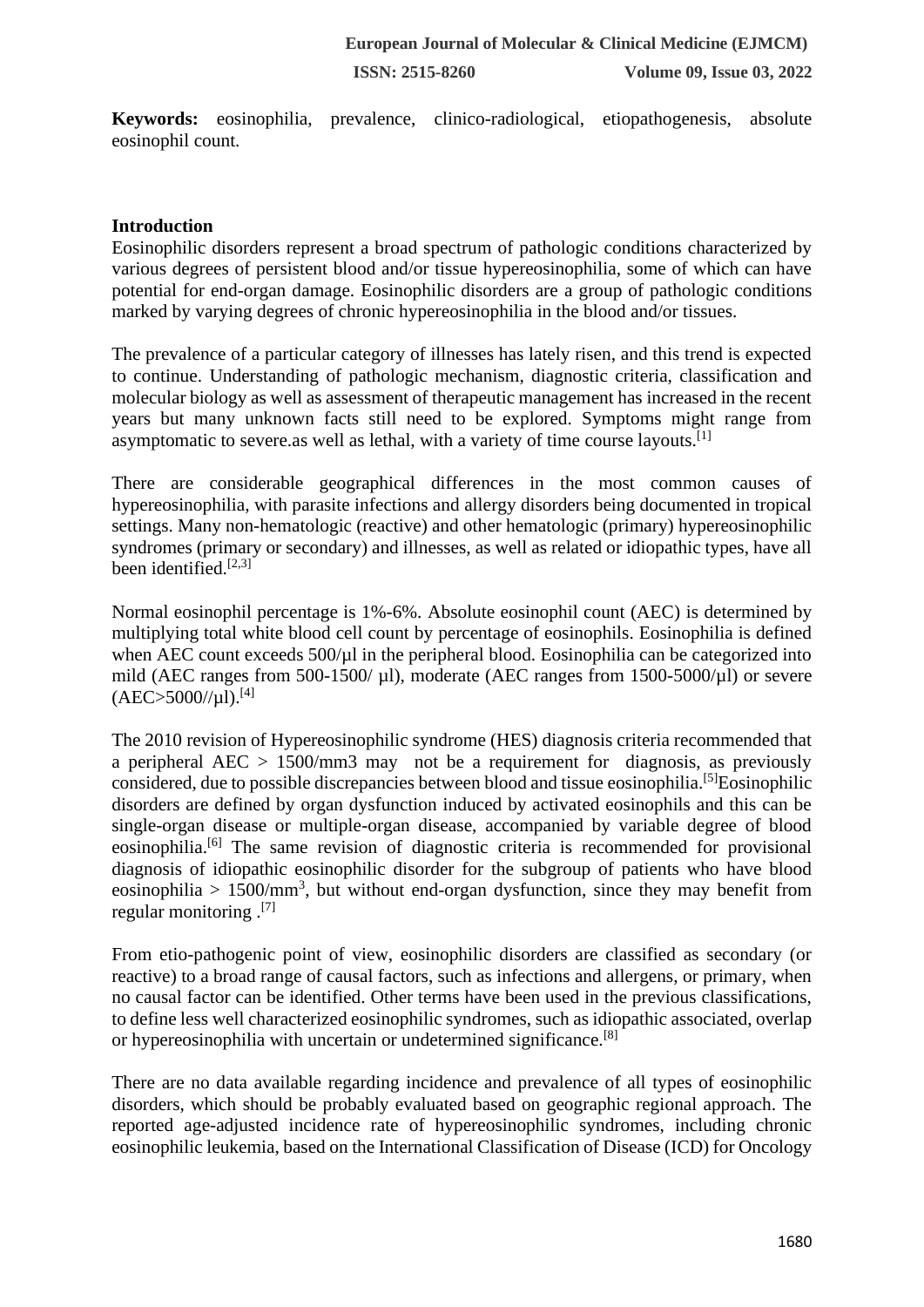(version 3), was about 0.036 per 100.000, as resulting from the Surveillance, Epidemiology and End Results (SEER) database between 2001 and 2005.[5]

# **2. Aims and objectives:**

1. To study the prevalence of eosniophilia in Eastern India.

2. To study the demographic and clinico-radiological and hematological characteristics of cases-presenting with eosinophilia .

### **3. Materials and methods:**

**3.1 Study design:** a retrospective observational study conducted at a tertiary care center in Bihar.

**3.2 Duration of study:** August 2019 to August 2021.

**3.3 Study Population:** all patients coming to the Hematology department of a tertiary care hospital with peripheral blood eosinophilia. Sample size would be approximately 200 cases. It may increase or decrease depending on the availability of cases.

**3.4 Place of study:** Department of Hematology.

**3.5 Inclusion criteria:** All patients presenting with eosinophilia either on complete blood count or on peripheral blood smear.

### **3.6 Exclusion criteria:**

All cases with normal eosinophil count are excluded from the study.

# **3.8 Procedure of data collection:**

The retrospective analysis was performed using medical records of 2 years (August 2019 to July 2021). The clinical features, laboratory findings, treatment and follow up details were retrieved from the clinical record files. Patients were evaluated with detailed history, clinical examination, complete hemogram, serological tests (anti-nuclear antibody/ANA, antineutrophil cytoplasmic antibody/ANCA, IgE levels, parasite serology), skin hypersensitivity test for aspergillus, stool examination, morphological evaluation of peripheral blood. Bone marrow, flow cytometry and ancillary tests like molecular studies were also analysed in certain cases wherever required. Patients were investigated in a stepwise manner to exclude reactive or secondary causes of eosinophilia followed by evaluation for clonal conditions. Complete blood count (CBC) was performed by collecting blood samples in EDTA vacutainers and CBC was performed by hematology analyser SIEMENS ADVIA 2120i. The eosinophil % was determined by manually counting a minimum of 200 leukocytes in the Leishman stained peripheral smears. AEC was calculated by multiplying total WBC count with eosinophil percentage.

# **3.7 Statistical analysis:**

Discrete categorical data are presented as *n* (%); continuous data given as median, range and interquartile range (IQR). The comparison of categorical data between two groups was performed by Chi-square test and Fischer's exact test. Results were recorded as frequencies, means  $\pm$  standard deviations (SD) and P values. For all purposes, a P value of  $< 0.05$  (95%) confidence level) was considered as the criteria of significance.

Statistical analysis was performed using SPSS for Windows (version 25.0; SPSS Inc., Chicago, IL, USA). All procedures followed were in accordance with the ethical standards of the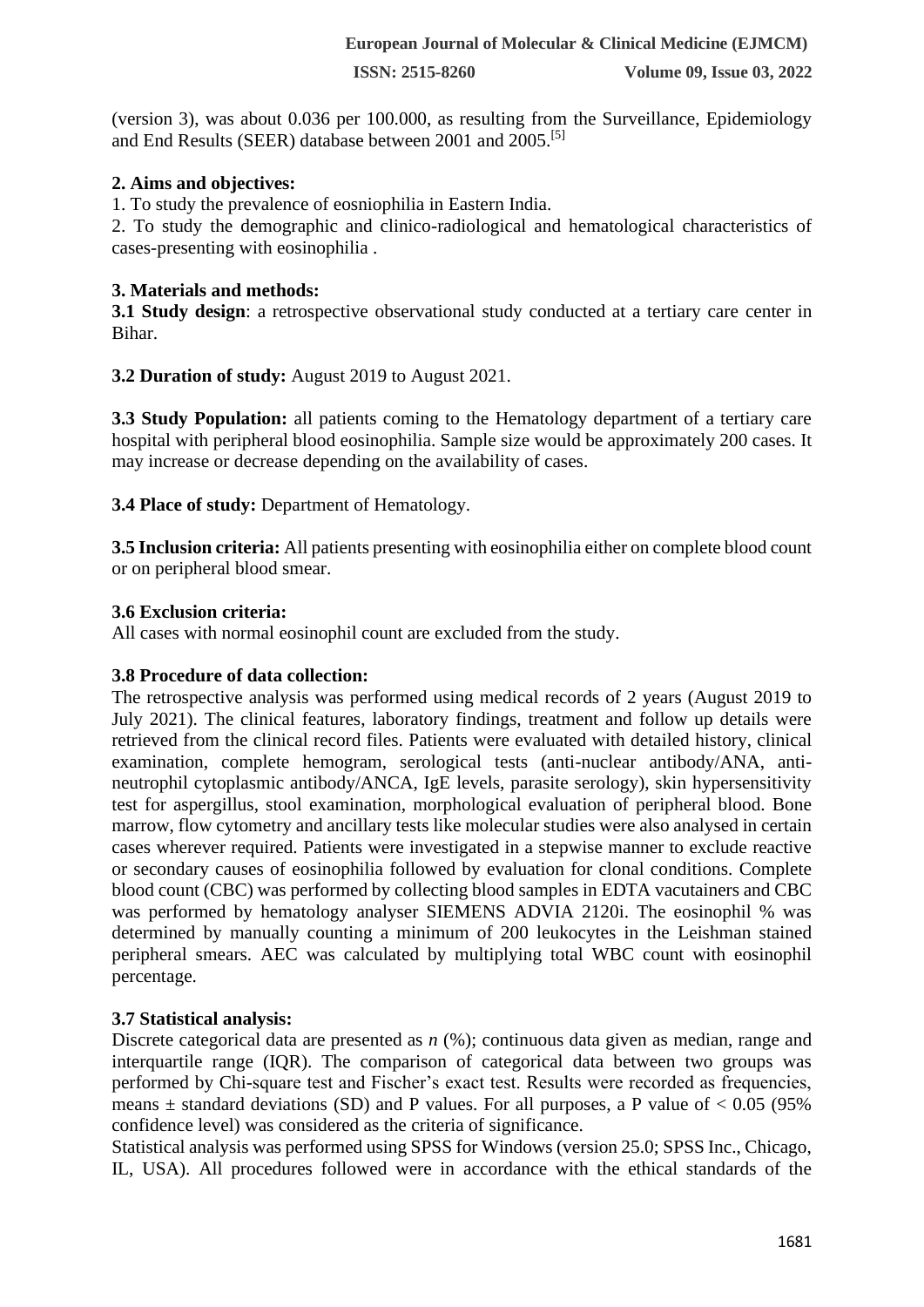responsible committee on human experimentation (institutional and national) and with the Helsinki Declaration of 1975, as revised in 2008.

# **Results:**

# **1. Prevalence of eosinophilia according to age group and sex:**

Among 200 patients 57.5% were males and rest 42.5% were females.(Table 1) Maximum number of patients belonged to age group of 11 to 20years (22.5%) followed by 0-10 years (22%) and 21-30 years (17.5%) respectively with age range included in the study population being 8 months to 73 years.(Table 2)

| Gender | Lable 1. Showing genuer wise breakup of cosmophina cases.<br>No. of cases $(n)$ | $\%$ age |  |
|--------|---------------------------------------------------------------------------------|----------|--|
| Male   | 115                                                                             | 57.5     |  |
| Female | 85                                                                              | 42.1     |  |

# **Table 1: Showing gender wise breakup of eosinophilia cases.**

| Age range | Males $(n, %$ | Females $(n, %$ |  |  |
|-----------|---------------|-----------------|--|--|
| $0 - 10$  | 29(14.5)      | 15(7.5)         |  |  |
| $11-20$   | 25(12.5)      | 20(10)          |  |  |
| $21-30$   | 19(9.5)       | 16(8)           |  |  |
| $31 - 40$ | 15(7.5)       | 11(5.5)         |  |  |
| $41 - 50$ | 15(7.5)       | 04(2)           |  |  |
| 51-60     | 09(4.5)       | 07(3.5)         |  |  |
| 61-70     | 11(5.5)       | 12(6)           |  |  |
| >70       | 07(3.5)       | 0(0)            |  |  |

#### **Table 2: showing distribution of eosinophilia in various age groups.**

# **2. Prevalence of different categories of eosinophilia as per AEC:**

52.5 % cases belonged to mild category whereas 39.5% and 8% cases belonged to moderate and severe categories respectively.(Table 3)

| ິ<br><b>Grading of eosinophilia</b>  | No. of cases (n); $\%$ age |
|--------------------------------------|----------------------------|
| Mild $(500-1500 \text{ cells/cumm})$ | 105(52.5)                  |
| Moderate (1501-5000cells/cumm)       | 79(39.5)                   |
| Severe(>5000cells/cumm)              | 16(8)                      |

### **Table 3: showing prevalence of various categories of eosinophilia.**

### **3. Comparison of clinical characteristics in different categories of eosinophilia:**

Fever (46%) was the most common clinical symptom followed by skin rashes (44%) and cough (42.5%). Pain abdomen and allergy was complained by 34% and 13% cases respectively. 15.5 % cases were asymptomatic. Skin rashes were most frequently seen in mild eosinophilia cases (53.3%) whereas cough was mostly seen in severe eosinophilia cases (71.4%).85.7% severe eosinophilia cases presented with fever. Pain abdomen was commonly seen in moderate eosinophilia cases while lymphadenopathy was uncommon overall and mostly seen in severe eosinophilia cases, making all these clinical symptoms statistically significant with a p value of <0.05 as calculated by Fischer's exact test.(Table 4)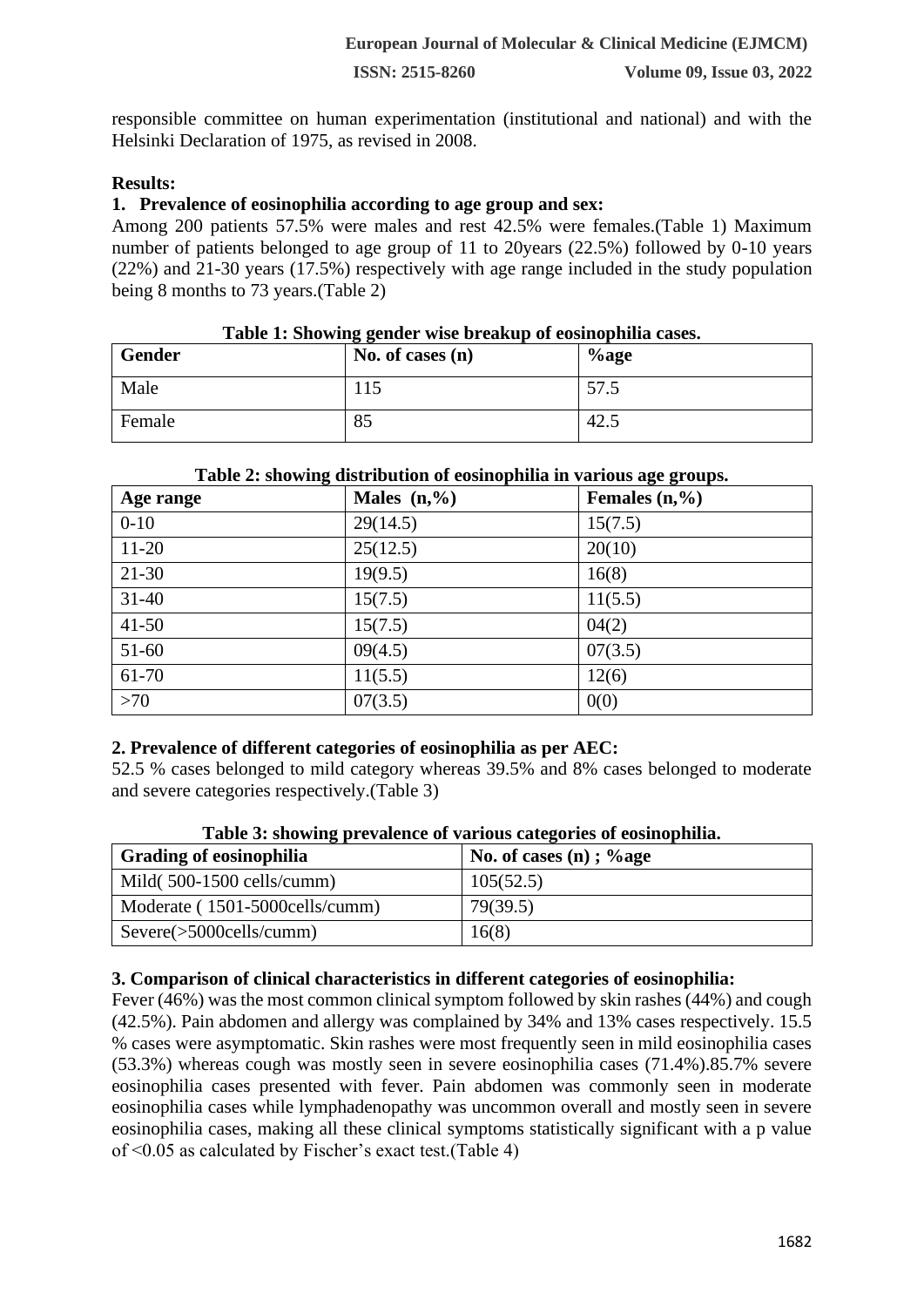| <b>Clinical features</b>                          | Frequency $(n;\%)$ |
|---------------------------------------------------|--------------------|
| Skin rashes, eczema, skin nodules                 | 88(44)             |
| Cough, dyspnea, wheezing                          | 85(42.5)           |
| Fever                                             | 92(46)             |
| Pain abdomen                                      | 34(17)             |
| Altered bowel habits (loose motion, constipation) | 18(9)              |
| Allergy                                           | 26(13)             |
| Joint pain                                        | 12(6)              |
| Lymphadenopathy                                   | 03(1.5)            |
| Asymptomatic                                      | 31(15.5)           |

**Table 4: showing frequency of various clinical manifestations in eosinophilia cases.**

# **4. Frequency of radiological findings:**

Radiological findings were maximum in patients having severe eosinophilia (71.4%) followed by moderate eosinophilia cases (55.6%). Among the radiological manifestations, presence of broncho-vascular markings prominence was most commonly noted (42.6%) followed by ground glass opacity (23.8%) .Pleural effusion and nodular opacity was seen in 2.9% cases each. Radiological findings were found to be statistically significant to degree of eosinophilia with a P value of 0.000 estimated by Fischer's exact test.(Table 5)

**Table 5 : showing frequency of radiological findings in eosinophilia cases.**

| <b>Radiological findings</b>       | No.of cases (n,%age) |
|------------------------------------|----------------------|
| Increased bronchovascular markings | 33(16.5)             |
| Ground glass opacity               | 16(8)                |
| Consolidation                      | 9(4.5)               |
| Pulmonary pneumonitis              | 6(3)                 |
| Pleural effusion                   | 2(1)                 |
| Splenomegaly                       | 6(3)                 |
| Hepatomegaly                       | 10(5)                |
| Any lymphadenopathy                | 05(2.5)              |
| Unavailable                        | 38(19)               |
| No radiological findings           | 75(37.5)             |

# **6. Hematological features in different categories of eosinophilia:**

36.5% cases had normal hemoglobin levels whereas 57.5% cases had anemia. Anemia was most commonly seen in patients with eosinophilia (57.5%) and hemoglobin level was statistically significant with eosinophilia severity with a P value of 0.028.

Total WBC count was maximally raised in moderate eosinophilia cases (71.6%) followed by severe eosinophilia cases (52.5%). One case of severe eosinophilia had a total leucocyte count of 1.23lacs/cumm with 72% eosinophils on peripheral blood smear. His bone marrow evaluation also revealed marked myeloid proliferation with increased eosinophil and its precursors with few dyspoietic forms and occasional blasts. Molecular studies ( PDGFRA and PDGFRB and FGFR1 ) were positive confirming it to be Chronic eosinophilic leukemia.

Majority of patients had normal platelet count where as 9.5 % cases had low platelet count These hematological parameters (total WBC count and platelet count) were found to be statistically significant by Fischer's exact test with a P value of  $\leq 0.05$ . (Table 6)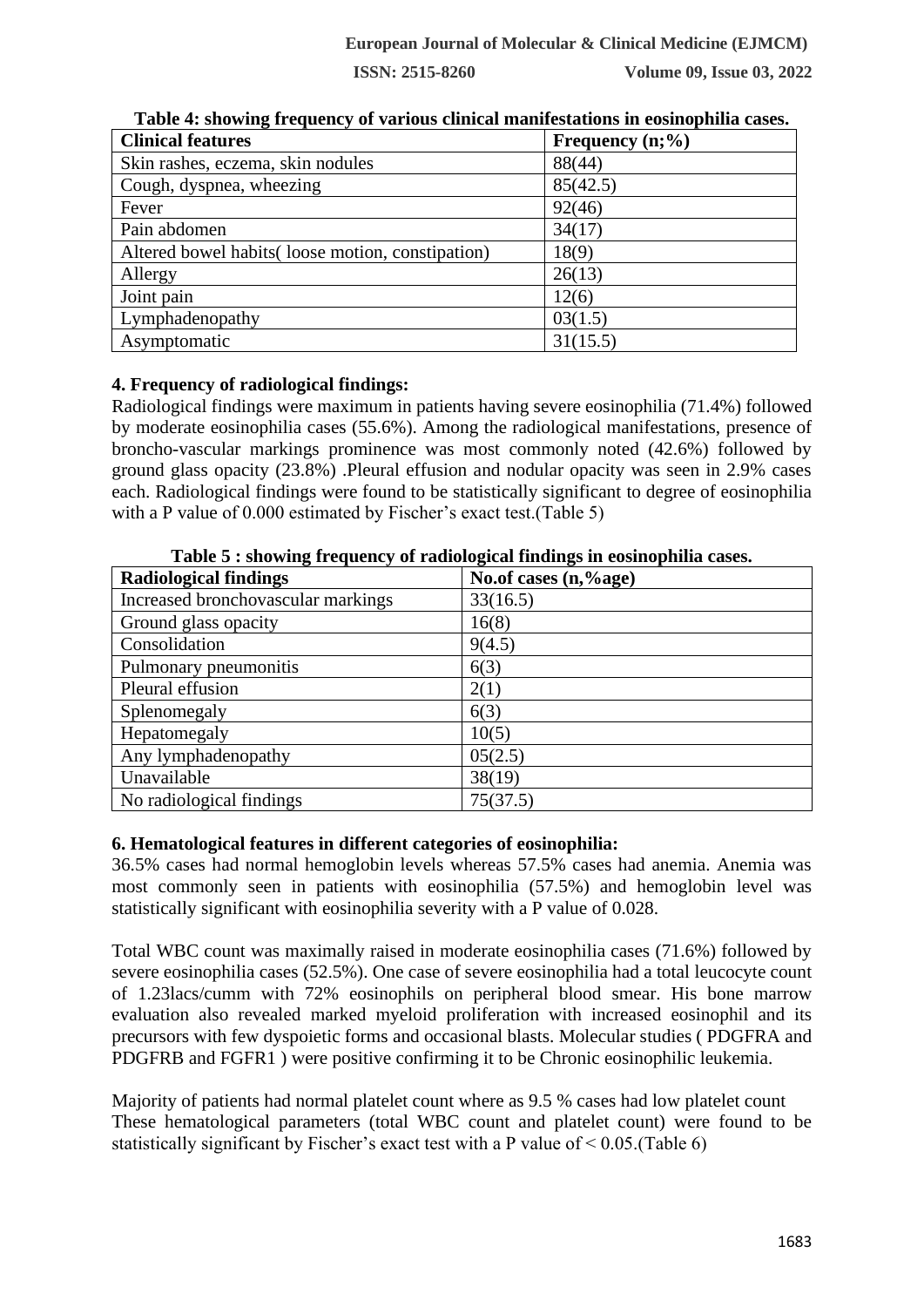| <b>RBC</b> parameters | <b>Total</b>       |             | от сомпорнита<br>Degree of severity |               | P value |
|-----------------------|--------------------|-------------|-------------------------------------|---------------|---------|
|                       | number,n<br>$(\%)$ | <b>Mild</b> | <b>Moderate</b>                     | <b>Severe</b> |         |
| Hemoglobin            |                    |             |                                     |               | 0.0000  |
| Normal                | 94(47)             | 53          | 37                                  | 04            |         |
| Anemia                | 97(48.5)           | 51          | 35                                  | 11            |         |
| Increased             | 09(4.5)            | 01          | 07                                  | 01            |         |
| hemoglobin            |                    |             |                                     |               |         |
| <b>Platelet count</b> |                    |             |                                     |               | 0.0000  |
| Normal                | 168(34)            | 94          | 63                                  | 11            |         |
| Increased             | 13(6.5)            | 03          | 05                                  | 05            |         |
| Decreased             | 19(9.5)            | 08          | 11                                  | 00            |         |
| <b>WBC</b> count      |                    |             |                                     |               | 0.0000  |
| Normal                | 170(85)            | 96          | 63                                  | 11            |         |
| High                  | 92(46)             | 24          | 53                                  | 15            |         |
| Low                   | 05(2.5)            | 05          | 00                                  | 00            |         |
| Eosinophil %          |                    |             |                                     |               | 0.0000  |
| Increased             |                    |             |                                     |               |         |
| <b>Absolute</b>       | 200                | 105         | 79                                  | 16            |         |
| eosinophil<br>count   |                    |             |                                     |               |         |
| (AEC)                 |                    |             |                                     |               |         |
|                       |                    |             |                                     |               |         |

#### **Table 6: showing frequency of various hematological parameters in different categories of eosinophilia**

# **Discussion:**

The estimation of prevalence of eosinophilia is difficult due to the lack of clear consensus and according to SEER database of the National Cancer Institute, the age-adjusted incidence of HES is 0.18 per 100000.<sup>[5]</sup> These may not represent the true incidence in tropical countries with high prevalence of parasitic infections; and unfortunately, there is no data regarding the same from several tropical countries including India.

The evaluation of a patient with eosinophilia can be lengthy, expensive, and time-consuming, requiring a multidisciplinary approach with hematopathologists, physicians and infectious diseases specialists.

Due to varied clinical picture and various genetic factors, evaluating eosinophilic disorders is difficult clinically . The degree of eosinophilia may indicate the aetiology as well as the likelihood of a severe illness outcome. While mild and moderate eosinophilia are common in allergy disorders and infections, extreme eosinophilia can signal more serious illnesses including malignant hypereosinophilic syndrome. Because of the many possible abnormalities, unknown elements, and the necessity for highly specialised additional testing, haematological evaluation of eosinophilia is complex.[7,9]

Causes of reactive eosinophilia have a significant regional influence worldwide and regional large epidemiologic studies would be needed for a global evaluation of the problem. Despite the general perception that parasitic infections are the main cause of eosinophilia in tropical regions, few recent studies found that an underlying malignancy was diagnosed with nearly equal frequency compared with infections.<sup>[10,11]</sup> Another important epidemiological aspect is the continuous increasing prevalence of allergic diseases in developed countries, with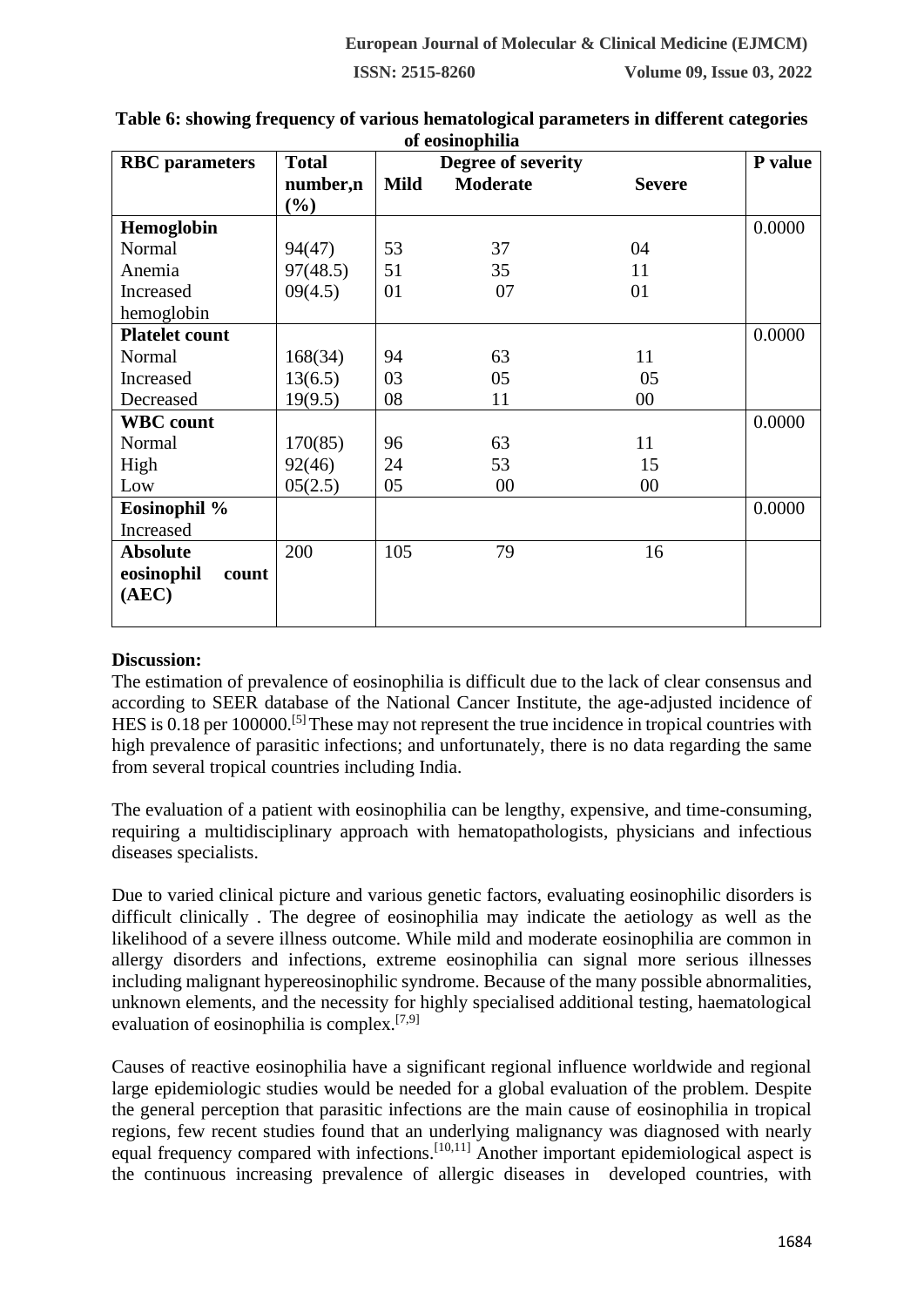respiratory, drug and food allergies estimating to affect a large part of the population in the near future. There is a clear need for harmonization of terminology and classification of eosinophilic disorders for better quantification of eosinophilia related end-organ damage.<sup>[12]</sup>

The proposal to implement a category of B symptoms for eosinophilia -related organ damage, similar to that already used in lymphoma disease stratification, seems of practical value.<sup>[13]</sup>

Despite remarkable progress in understanding pathophysiologic mechanisms of eosinophilic disorders, there are still many unclear aspects, confusing terminology and gaps in diagnosing this very heterogeneous group of diseases.

Beside an agreement upon clear and useful classification for disease phenotypes, there may also be an increasing need for disease endotyping and novel biomarkers, which may improve understanding of the disease pathophysiology. Classification based on disease endotypes can also have a direct impact on disease management and prognosis, considering personalized medicine.<sup>[14]</sup> There is a clear need for specialized centres in eosinophilic disorders and for multidisciplinary teams, in order to implement international multicentric registries, updated diagnosis criteria and management guidelines. With the refining of therapeutic options and introducing of more targeted molecules, the prognosis of eosinophilic disorders might be significantly improved in the near future.  $[15]$ 

Eosinophilia appears to be an under-reported public health problem in tropical settings with an estimated prevalence of  $0.5$ -1-case/100,000 population in hospital settings.  $[16]$ 

Infections especially helminths are the commonest cause of hypereosinophilia in our study, and the spectrum of infections is so wide that the demonstration of the specific infective agent is often difficult in resource-limited settings; necessitating an empirical course of anti-helminths in most of the patients. In contrary to the general perception in tropical countries, an underlying malignancy is diagnosed with nearly equal frequency compared to infections. An underlying malignancy is highly likely in patients with presence of blasts in peripheral blood, >5% blasts in bone marrow and bone marrow fibrosis. But there are no hematological or serological parameters, which can reliably be used to exclude an underlying malignancy, necessitating a thorough follow-up and comprehensive work-up in patients with eosinophilia.<sup>[17-20]</sup>

# **Conclusion:**

Eosinophilia appears to be a common occurrence in tropical countries like ours with a high incidence in Eastern India due to poor socio-economic and hygiene status. Most common etiologies identified in this study were parasitic, protozoal or fungal infestations and infections. Allergy related problem also constituted a significant health problem in the local population. In a significant proportion of patients a definite etiology of eosinophilia could not be zeroed upon. Individuals of all ages can be affected by eosinophilia. Children and young adults usually had mild eosinophilia. Severe eosinophilia was seen in middle aged or elderly patients. The evaluation of unexplained eosinophilia in an asymptomatic individual is a challenging problem that requires knowledge about a wide variety of potential pathogens. Nevertheless, the prevention of morbidity by the diagnosis and prompt treatment of parasitic helminth infection is also an important task in these patients. This study also highlighted that despite of high prevalence of eosinophilia in tropical countries ,unfortunately, there is no data regarding the same that undermines the clinical relevance of this entity and many such studies are required in near future to find out the exact scenario of eosinophilia in India.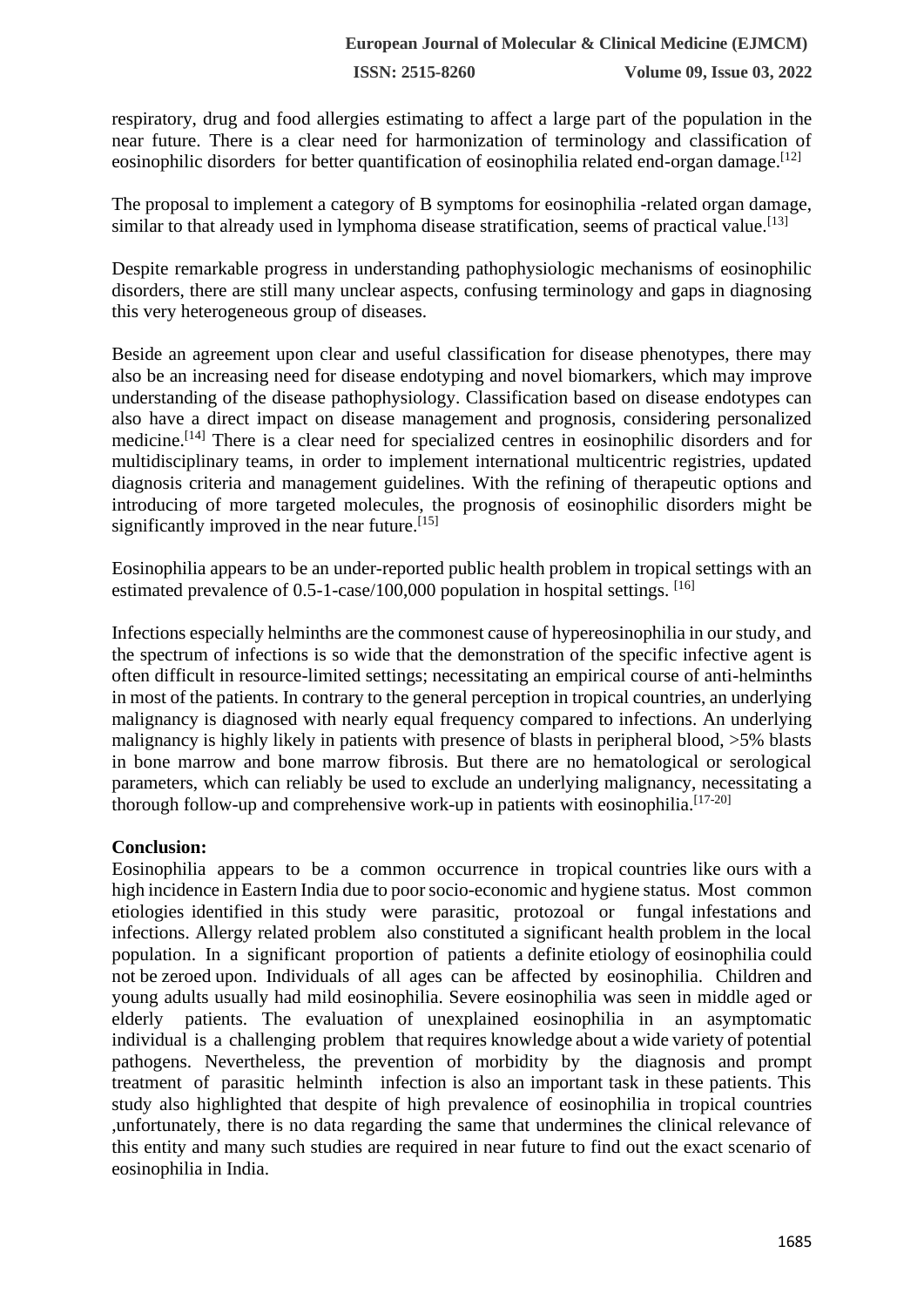### **References:**

- 1. 2017 update on diagnosis, risk stratification and management. Am J Hematol. 2017;92:1243–59. https ://doi.org/10.1002/ajh.24880 .
- 2. Kahn JE, Groh M, Lefevre G. (A critical appraisal of ) Classification of hypereosinophilic disorders. Front Med. 2017;4:216. https ://doi.org/10.3389/fmed.2017.
- 3. Simon HU, Rothenburg ME, Bochner BS, et al. Refining the definition of hypereosinophilic syndrome. J Allergy Clin Immunol. 2010;126:45–9.
- 4. Crane MM, Chang CM, Kobayashi MG, et al. Incidence of myeloproliferative hypereosinophilic syndrome in the Unites States and an estimate of all hypereosinophilic syndrome incidence. J Allergy Clin Immunol. 2010;126:179–81.
- 5. Sreedharanunni S, Varma N, Sachdeva MUS, Naseem S, Malhotra P, Bansal D, Trehan A, Varma S. The spectrum of hypereosinophilia and associated clonal disorders—a realworld data based on combined retrospective and prospective analysis from a tropical setting. Mediterr J Hematol Infect Dis. 2018;10(1):e2018052. https ://doi.org/10.4084/MJHID .2018.052.
- 6. Hardy WR, Anderson RE. The hypereosinophilic syndromes. Ann Intern Med. 1968;68(6):1220–9. https ://doi.org/10.7326/003-4819-68-6-1220.
- 7. Chusid MJ, Dale DC, West BC, et al. The hypereosinophilic syndrome. Analysis of fourteen cases with review of the literature. Medicine (Baltimore). 1975;54:1–27.
- 8. Cools J, De Angelo DJ, Gotlib J, Stover EH, Legare RD, Cortes J, et al. A tyrosine kinase created by fusion of the PDGFRA and FIP1L1 genes as a therapeutic target of imatinib in idiopathic hypereosinophilic syndrome. N Engl J Med. 2003;348(13):1201–14. https ://doi.org/10.1056/NEJMoa0252 17.
- 9. Valent P, Klion D, Horny HP, Roufosse F, Gotlib J, Weller PF, et al.Contemporary consensus proposal on criteria and classification of eosinophilic disorders and related syndromes. J Allergy Clin Immunol. 2012;130(3):607–12.
- 10. Angelescu S, Mambet C, Mut Popescu DI, Berbec NM, Costache A, Isaroiu M, Lupu AR. Eosinophil activation markers in clonal and non-clonal eosinophilia. Rev Rom Lab Med. 2013;21(3/4):311–20.
- 11. Leru PM, Anton VF, Zacheu H, Voiosu T, Matei D. Persistent blood eosinophilia and eosinophil activation marker in a severe case of eosinophilic gastroenteritis associated with multiple food allergies. Rev Rom Lab Med. 2018;26(3):377–81.
- 12. Gotlib J. World Health Organization-defined eosinophilic disorders: 2017 update on diagnosis, risk stratification, and management. Am J Hematol. 2017;92:1243–59. https://doi.org/10.1002/ajh.24880 PMid:29044676
- 13. Fulkerson PC, Rothenberg ME. Targeting Eosinophils in Allergy, Inflammation and Beyond. Nat Rev Drug Discov. 2013;12:117-29 https://doi.org/10.1038/nrd3838 PMid:23334207 PMCid:PMC3822762.
- 14. Sreedharanunni S, Varma N, Sachdeva MUS, Naseem S et al. The spectrum of Hypereosinophilia and associated clonal disorders -A real world data based on combined retrospective and prospective analysis from a tropical setting.MJHID.2018;10:1-12.
- 15. Schwaab J, Jawhar M, Naumann N, Schmitt-Graeff A, Fabarius A, Horny HP, Cross NC, Hofmann WK, Reiter A, Metzgeroth G. Diagnostic challenges in the work up of hypereosinophilia: pitfalls in bone marrow core biopsy interpretation. Ann Hematol. 2016;95:557–62. https://doi.org/10.1007/s00277-016-2598-x PMid:26797429 .
- 16. Williams KW, Ware J, Abiodun A, Holland-Thomas NC, Khoury P, Klion AD. Hypereosinophilia in Children and Adults: A Retrospective Comparison. J Allergy Clin Immunol Pract. 2016;4:941–947.e1. https://doi.org/10.1016/j.jaip.2016.03.020 PMid:27130711 PMCid:PMC5010485
- 17. Nitin J, Palagani R, Shradha N, Vaibhav J, Kowshik K, Manoharan R, Nelliyanil M.